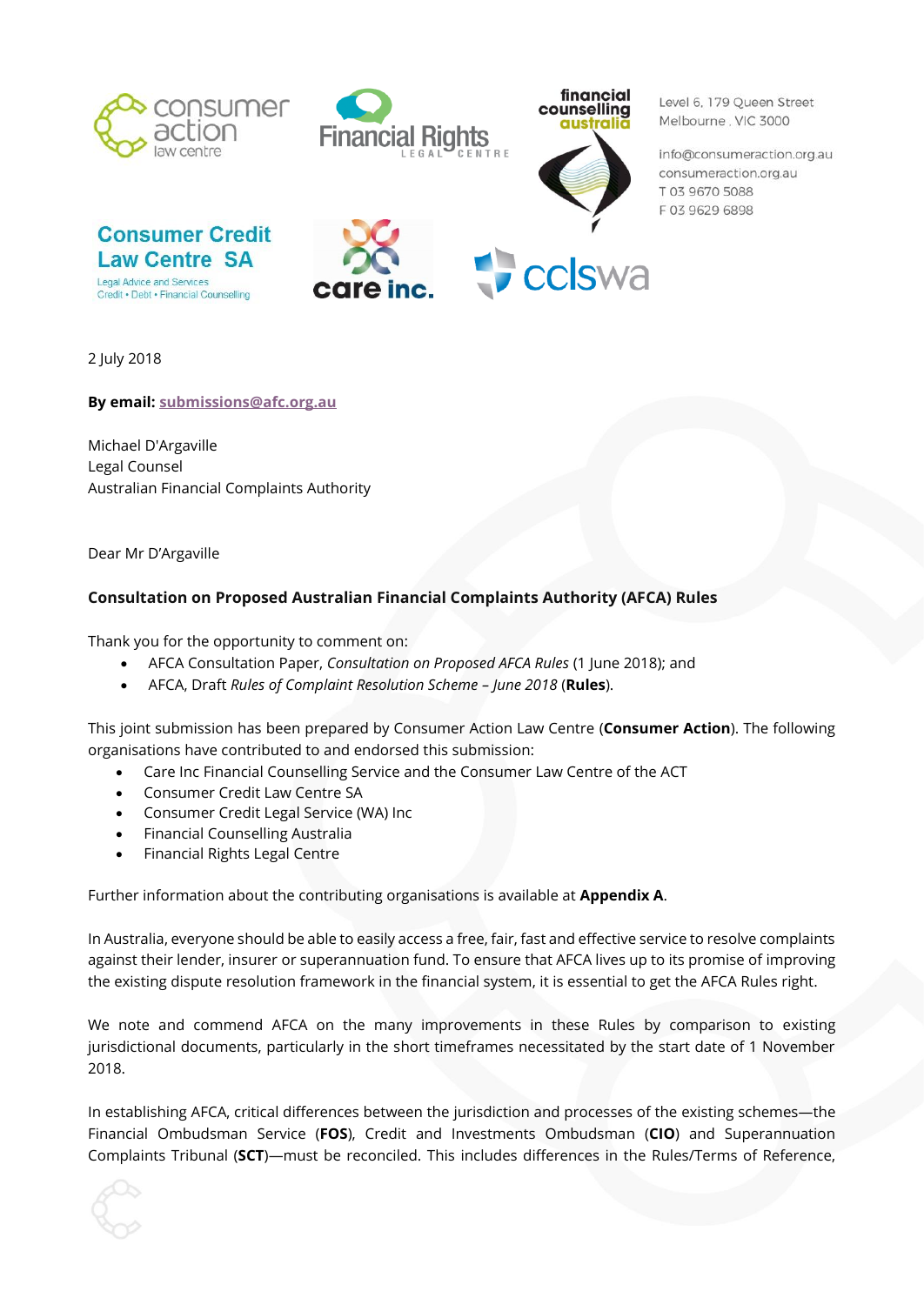Operating Guidelines, and approach documents/position statements. In moving to AFCA, we encourage a 'best practice' rather than 'minimum standards' approach to ensure there is no watering down of existing effective consumer protections, even where these have been inconsistently adopted across the existing schemes. To this end, we strongly support the design principles that have guided the drafting of the Rules, particularly the principles of adopting 'best practice', ensuring 'no material reduction in scope,' retaining provisions that are 'tried and tested', and using 'plain English and accessible' language.

This submission is broadly supportive of the Rules but recommends several important changes to ensure that AFCA Rules are consistent with the design principles. This submission also identifies areas where we consider plain English language could be used or improved.

Our main recommendations are:

- Adopt the CIO's more expansive approach to actions that financial firms must not engage in while a complaint is on foot, including that it must not list a credit default, issue a letter of demand, immobilise a car or threaten enforcement action;
- Retain the existing and more prescriptive approach to the content and process for jurisdictional decisions, Preliminary Assessments (including that it must be in writing with reasons) and Determinations;
- Include the power to vary or set aside a contract as a remedy;
- Amend the thresholds for excluding complaints or deciding to no longer handle complaints, to ensure no denial of access to justice;
- clarify that a complaint can arise from or relate to the failure of a financial firm to provide documents upon request; and
- Introduce a new 'good faith' requirement in light of the ongoing revelations from the Financial Services Royal Commission.

#### A full list of 17 recommendations is available at **Appendix B**.

Given the short timeframes now involved in the establishment of AFCA, we encourage AFCA to maintain an open dialogue with consumer groups as new issues arise. We suggest that AFCA undertake further consultation on the timeframes for 'refer back' arrangements, in light of the release of ASIC Regulatory Guide 267 since this consultation commenced.

#### **Contents**

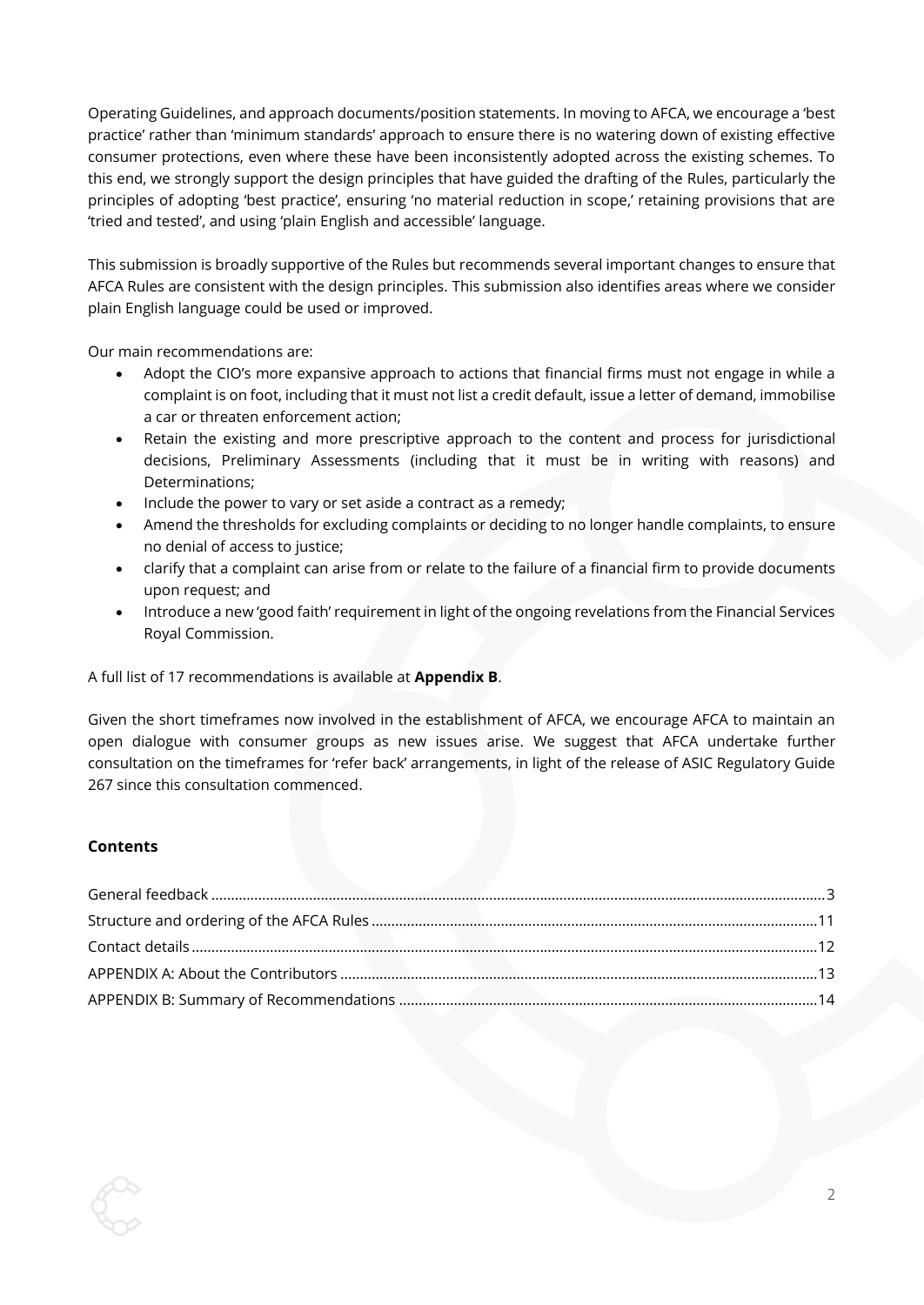# <span id="page-2-0"></span>**1. General feedback**

# **Principles that underpin the scheme (A.2.1(j))**

AFCA Rule A.2.1(j) provides that AFCA will promote the continuous improvement of its effectiveness, including by commissioning regular independent reviews of the complaints handling scheme's operations. We support this, and recommend that this principle be expanded to promote continuous improvement across *all* of the EDR Benchmarks—now 'general considerations' under the AFCA legislation<sup>1</sup>—being accessibility, independence, fairness, accountability, efficiency and effectiveness.

Consumer advocates strongly support AFCA Rule A.2.1(a) and (b) to promote awareness of the scheme, including by undertaking outreach to vulnerable and disadvantaged communities. This is an important role to ensure accessibility and community confidence in AFCA.

# **'Handling' of complaints (A.2.1(c) and A.4)**

The AFCA Rules use the term 'handle' to describe the role and work of AFCA. Some consumer advocates consider that 'handle' may not be an appropriate way to describe the way in which AFCA approaches complaint-handling. 'Handle' might enable AFCA to operate as a post-box, merely offering shuttle mediation without bring an inquiring mind to the dispute resolution process. To counter this, some advocates suggest that the AFCA Rules use the term 'consider' or 'investigate' which brings with it an inquiring mind to complaints received. 'Consider' might be most appropriate and aligns with the terminology in the existing FOS terms of reference.

### **Jurisdictional disputes (A.4.6)**

1

To ensure access to justice, the process for objecting to a decision by AFCA that a dispute is outside the jurisdiction of the scheme must be clear, accessible and fair. AFCA Rule A.4.6, which sets out AFCA's process for reviewing an objection to a decision to exclude a complaint, is less prescriptive than the process in the FOS Terms of Reference (**ToR**). FOS ToR 5.3(b)(iii) and (iv) require that all parties be provided with copies of each other's submissions, and that FOS provide reasons for the final jurisdictional decision. Consistent with the design principles, these missing requirements should be replicated in the AFCA Rules.

The threshold for reviewing a decision to exclude a complaint appears to be higher in the AFCA Rules compared to FOS ToR. AFCA Rule A.4.6 states that AFCA will review the decision if AFCA is 'satisfied that the objection *has* substance'. By comparison, FOR ToR 5.3(b) states that FOS will review the matter if FOS is 'satisfied that the Applicant's objection *may have* substance'. The FOS standard is the better standard from a consumer's standpoint and should prevail, consistent with the design principles. Preferably, there would not be *any* threshold to be satisfied before an objection to a strike out decision is considered, at least in relation to a decision that a complaint is 'without merit' (A.8.3) or 'frivolous' (C.2.2), because the decision being reviewed is already about the substance of the complaint. That is, to impose a requirement that the objection has substance is a double-take on the same threshold issue of whether or not the complaint itself has merit.

<sup>1</sup> *Treasury Laws Amendment (Putting Consumers First—Establishment of the Australian Financial Complaints Authority) Act 2018* (Cth), s 1051A.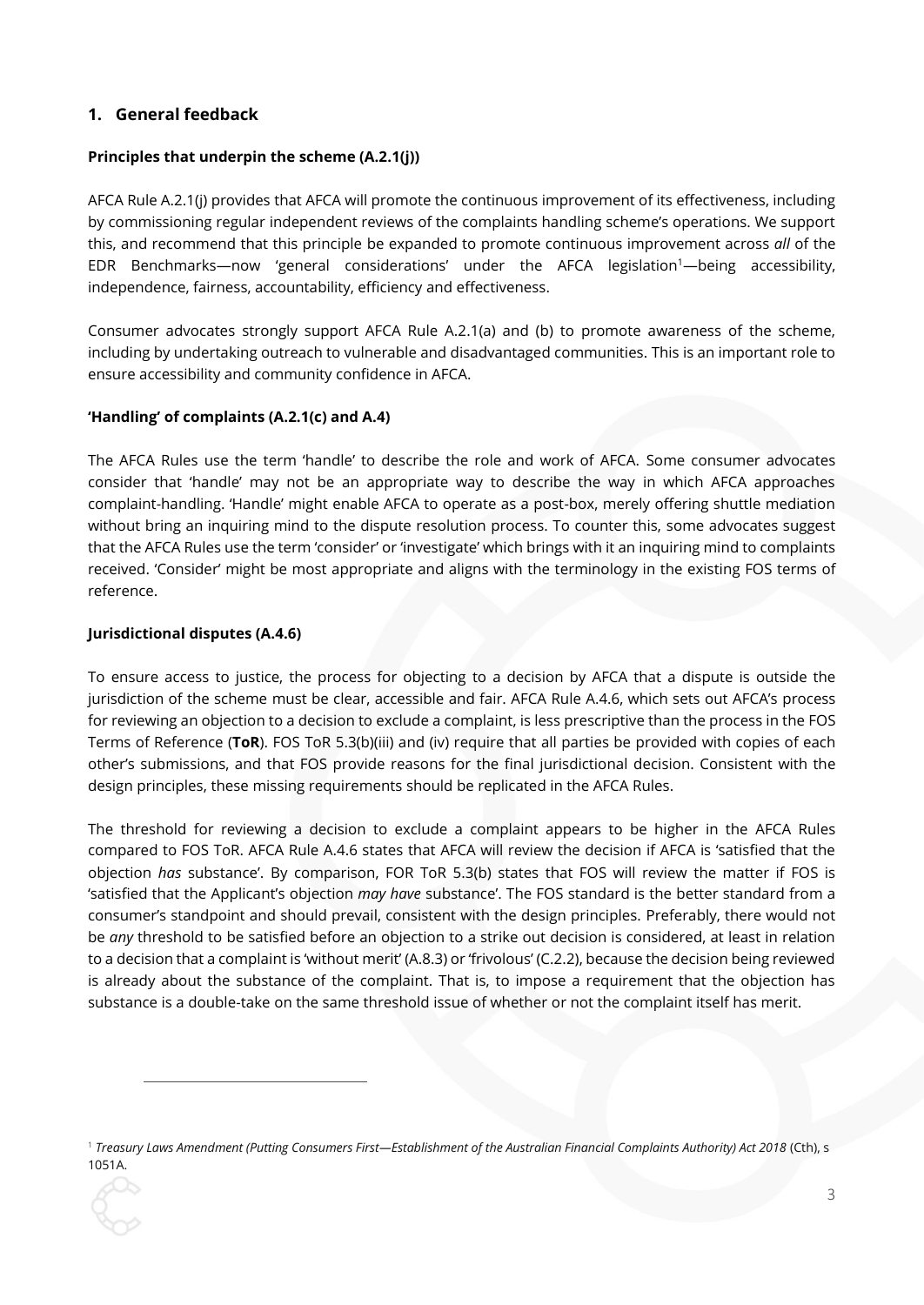It is important that a final jurisdictional decision is made by a senior, experienced decision-maker who can identify all possible claims. In the interest of transparency, we suggest that the Operational Guidelines detail the seniority or level of decision-makers for different types of decisions, including jurisdictional decisions.

Some advocates have raised concerns about consumers being excluded from FOS during the transition period. We acknowledge that the timelines for transition imposed on AFCA and the existing schemes are problematically short and are putting the existing schemes and their staff under pressure. In an ideal world, this transition would have been achieved over a more sensible timeframe. To the extent that there is a tradeoff between preventing complaint backlogs and accepting jurisdiction to hear a complaint (even one with low merits), we strongly encourage the schemes to err on the side of accepting complaints. It would be a perverse outcome if, in the transition to a new scheme designed to improve access to justice, justice was denied to consumers with meritorious disputes.

Another concern that has arisen with respect to excluding complainants has been when consumers contact the ombudsman scheme via the phone and have been told verbally that they cannot lodge or are excluded. This is usually being done by staff who would not fit the description of senior, experienced decision-maker. Whilst we acknowledge it would be impossible to apply the same standards of A.4.6, it ought to be captured in the rules that AFCA will not discourage complaints. AFCA needs to make this clear in its Rules, such as inserting A1.6 or A2.1(k) that AFCA will not discourage people from lodging complaints.

RECOMMENDATION 1: Amend Rule A.4.6 to include requirements on AFCA, in reviewing jurisdictional decisions, to provide all parties with copies of each other's submissions and reasons for the final jurisdictional decision.

RECOMMENDATION 2: Amend Rule A.4.6 to provide that, if a Complainant objects within a specified timeframe, AFCA will review a decision to exclude a complaint if AFCA is satisfied that the objection 'may have' substance.

RECOMMENDATION 3: Insert at A.1.6 or A2.1(j) that AFCA will not discourage consumers from lodging a complaint.

# **Timeframes for refer back (A.5)**

We note that *ASIC Regulatory Guide 267: Oversight of the Australian Financial Complaints Authority* (**RG267**) was released after this consultation commenced. RG267 requires that:

- where a complaint has not been through (or completed) a financial firm's IDR process, the relevant IDR timeframe as set out in RG 165 will apply to the refer back complaint; and
- where a complaint has been through internal dispute resolution, or the IDR timeframe has elapsed without the complainant receiving a final response, AFCA's refer back arrangements should set out the maximum timeframe for the firm to either resolve the complaint or give its final response, and retain sufficient discretion to identify complaints that are not appropriate to refer back to the financial firm (RG267.197).

Our preliminary view is that AFCA should, in complying with RG267.197, set a maximum 'refer back' timeframe of 14 days. However, we recommend that AFCA undertake further consultation before setting this timeframe in the Rules.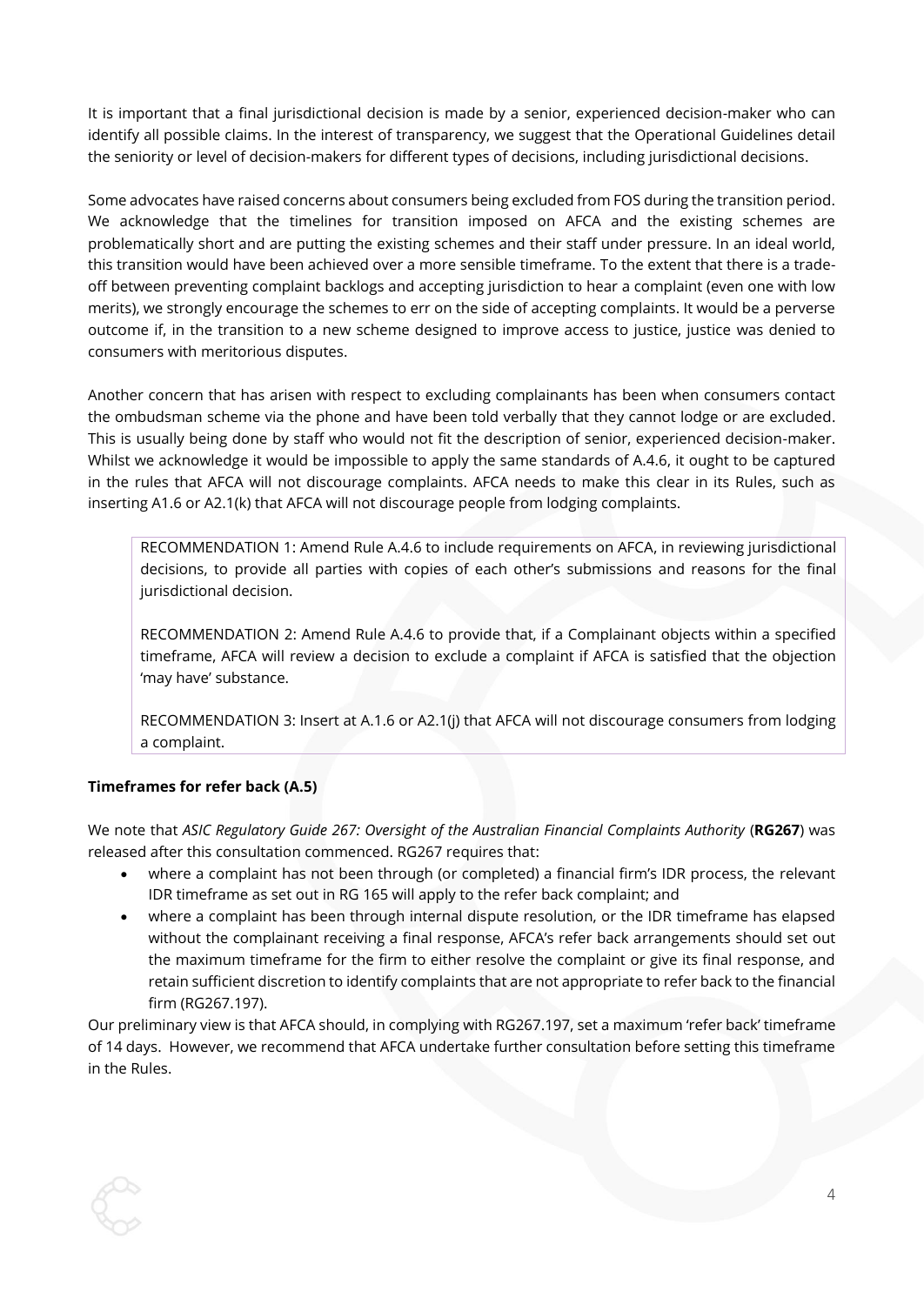### **Restrictions on Financial Firms during a complaint (A.7.1).**

#### Enforcement action

The CIO Rules have a detailed definition of 'enforcement action', which appears to be more expansive than restrictions on firms during a complaint under AFCA Rule A.7.1. Under CIO Rule 17.1, a financial service provider must not initiate or continue 'enforcement action' while the CIO is dealing with a complaint. Under the CIO Dictionary at Rule 45, 'enforcement action' includes, among other things:

- issuing a letter of demand:
- advertising or arranging property to be sold;
- seeking pre-judgment remedies;
- immobilising a vehicle, $<sup>2</sup>$  and, importantly:</sup>
- threatening enforcement action.

These actions don't appear to be covered, at least explicitly, by the AFCA Rules. Further, under CIO Rule 17.1(d) a financial service provider must not list a default on a complainant's credit file. This is an important temporary protection for consumers, who are incredibly concerned about their creditworthiness as the listing of a default can impact a person's ability to obtain finance (or refinance).

Consistent with the design principles of best practice, no material reduction in scope, and the tried and tested principle, AFCA should adopt the CIO's more expansive restrictions on enforcement action by financial firms while a complaint is active.

#### Sale of assets the subject of the complaint

We note that AFCA Rule A.7.2(c) allows firms, with AFCA's consent, to 'freeze, preserve *or sell*' assets the subject of the complaint. By comparison, CIO Rule 17.2(b) only permits firms to 'freeze or otherwise preserve' assets that are the subject of the complaint.

Consumer advocates are particularly concerned about the repossession and sale of cars that are the subject of a complaint. For many of the people our organisations assist, a car is their primary asset, essential for full participation in work and family life. In some cases, including people experiencing homelessness and women escaping family violence, their car is their home. The repossession and sale of the car can have devastating flow-on impacts that money cannot later compensate, and thus should be broached with care. Financial counsellors have reported to Consumer Action that some of their clients have been unwilling to lodge a complaint at FOS if it means they will have to sell their car.

We acknowledge that in some cases, the surrender and sale of the asset may be in the consumer's best interests. This may occur where the prospects of success are low and a secured loan is accumulating high interest and charges while the complaint is on foot, particularly if there are delays in reaching a Determination.

We recommend that the sale of the asset should not be the default position at AFCA. AFCA should only consent to the sale in appropriate circumstances (for example, where the consumer is at risk of being much worse off) and only after consulting with the parties to the complaint. The Operating Guidelines should detail when and

<sup>&</sup>lt;sup>2</sup> For an example of the impact of immobilising a vehicle and threatening enforcement action, please refer to Mary's case study in the joint consumer submission to the *Review of the Financial System Dispute Resolution Framework (Ramsay Review) - Issues Paper*, p 34, available at[: https://consumeraction.org.au/wp-content/uploads/2016/10/EDR-Review-Joint-consumer-submission-1.pdf.](https://consumeraction.org.au/wp-content/uploads/2016/10/EDR-Review-Joint-consumer-submission-1.pdf)



 $\overline{a}$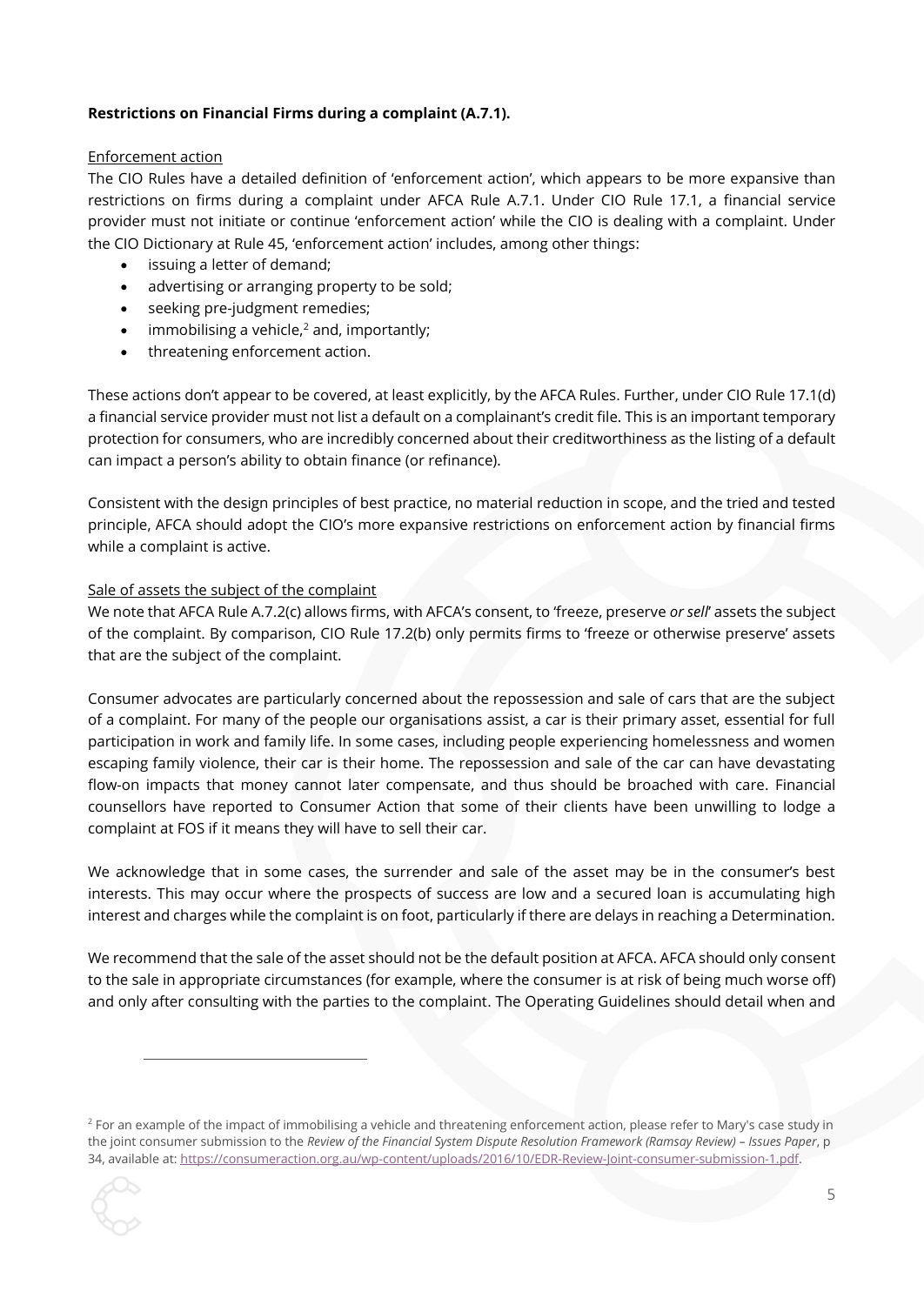how AFCA will use this discretion. Further informal consultation on AFCA's approach to this issue may be appropriate.

RECOMMENDATION 4: Amend Rule A.7.1 to require that a Financial Firm must not list a default on the complainant's credit file while AFCA is handling a complaint.

RECOMMENDATION 5: Adopt the CIO's more expansive restrictions on enforcement action (that must not be initiated or continued by a financial firm during a complaint), including letters of demand, advertising or arranging property to be sold, immobilising a vehicle, seeking pre-judgment remedies or threatening actions that are restricted while a AFCA is handling a complaint.

RECOMMENDATION 6: AFCA should only consent to the sale of an asset the subject of a complaint under A.7.2(c) in appropriate circumstances, where consumer at risk of being much worse off. Sale should not be the default position. The Operating Guidelines should give guidance on how and when AFCA will exercise this discretion.

#### **Complaint resolution approach / case assessment (A.8.3)**

AFCA Rule A.8.3 continues the process described at FOS as a case assessment. Some concerns have been raised about the ability for AFCA to decide 'at any stage' that it is not appropriate to continue to handle a complaint, including where the 'financial firm has committed no error' or the complaint is 'without merit'. It is difficult to see how an AFCA decision-maker could know, at an early stage, that a firm has made no error without actually investigating the complaint. Once a complaint is within jurisdiction and, absent an agreed outcome through negotiation or conciliation, these decisions should only be made *after* a proper assessment of the merits of the dispute, not simply at 'any' stage.

#### **Gathering relevant information (A.9)**

#### Procuring documents from third parties

Rule A.9 does not require the production of documents that the financial firm can procure, or even a document that the firm has access to or control over. This could arise when a document is held by the firm's agent, such a debt collector. By comparison, CIO Rule 16.3 provides a higher standard by requiring the firm to procure, to the extent it is reasonably able to, another person to give the CIO the information or documents requested.

RECOMMENDATION 7: Amend Rule A.9 to require a firm to procure, to the extent it is reasonably able to, information and documents not in its possession or control.

#### Redact confidential aspects

A document ought not be withheld from production if the confidential aspect can be redacted, which is the usual rule of evidence. We recommend that Rule A.9.1(a) be amended to reflect this.

RECOMMENDATION 8: Amend Rule A.9.1(a) or specify in the Operational Guidelines that a document must not be withheld from production if the confidential aspect can be redacted.

#### Adverse inferences

The drawing of adverse inferences by predecessor schemes has been an area of concern for consumer advocates. Firms often hold or can procure information, such as call recordings and file notes, that can substantiate a consumer's claims. Where the firm refuses to provide information, the drawing of an adverse inference is essential to avoid the consumer's claim being prejudiced by the firm's failure to comply.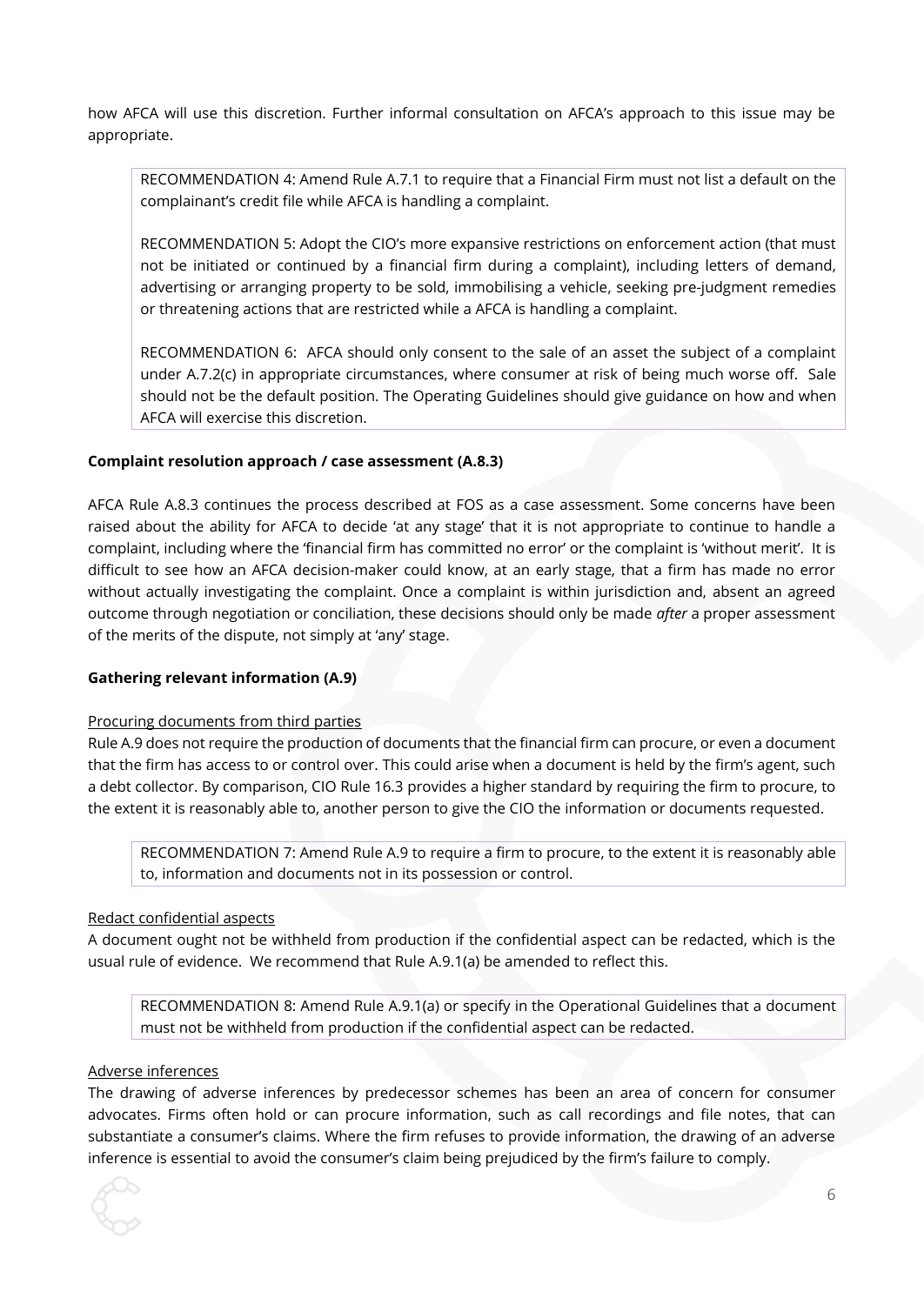Consumer advocates therefore support Rule A.9.5, which requires that AFCA will proceed on the basis that an adverse inference 'will generally be drawn' from a party's failure to comply with a request for information, unless special circumstances apply. We hope that consumers will see a practical difference in the application of this rule in the new scheme.

#### Expert advice

AFCA Rule A.9.6 permits AFCA to recover from a financial firm a maximum of \$5,000 per complaint for towards the cost of expert advice. We note that the CIO Rules do not have a cap on the contribution towards expert reports. As some expert reports may exceed this cost, we suggest no cap or, alternatively, a cap of \$10,000.

The relationship between A.9.6 and D.5.1 regarding contributing to the legal or other professional costs should be clarified. Consumers who seek their own expert advice (rather than AFCA choosing to do so) should be able to be reimbursed for these costs. As drafted, superannuation complainants are not able to recover their costs even if it were necessary and special circumstances applied. Unfairness may arise where a consumer in a superannuation complaint expends (or potentially borrows) money to obtain expert reports by their medical practitioners that are necessary for AFCA to make a decision.

The operational guides should also step out the meaning of 'special circumstances' and whether there will be material different usage of the words. Whilst we agree, for flexibility, the terms should not be defined in the Rules, there should by a link to the Operational Guidelines as to the current approach, especially where depending on where it is used there is a different set of 'exceptional' or 'special' circumstances.

#### Confidentiality (A.11)

While confidentiality serves a useful purpose in the resolution of complaints, we consider that AFCA Rule A.11.1 and A.11.2 are too broad. The requirement to maintain confidentiality of all information provided to a party through the course of a complaint should have the following additional exceptions:

- a. where the information or document is already in the public domain (CIO Rule 33.2(b));
- b. where the party providing the information or document consented to its disclosure (CIO Rule 33.2(a)); and
- c. where the party is entitled to the information or document under a law (for example, a credit contract under the *National Consumer Credit Protection Act 2009* (Cth)).

RECOMMENDATION 9: Amend Rules A.11 to include exceptions to the requirement to maintain confidentiality of all information provided during the complaint: a) for information in the public domain; b) where the other party consents; and c) where the party is entitled to the information under a law.

#### **Preliminary Assessment (A.12)**

The AFCA Rules are far less prescriptive about the content and form of a Preliminary Assessment (and Determinations) by comparison to the FOS ToR. At present, FOS ToR 8.7 requires that each Recommendation and Determination: must be in writing; may reach a conclusion about the merits or a view that it is not appropriate to reach any conclusion and set out reasons for this conclusion or view; specify any remedy; and must be provided to all parties.

There is no requirement that we can find in the AFCA Rules for a Preliminary Assessment to be in writing with reasons. Rule A.12.1 merely provides that 'AFCA may choose to provide the parties with a preliminary assessment of the complaint with a recommendation as to how the complaint should be resolved.'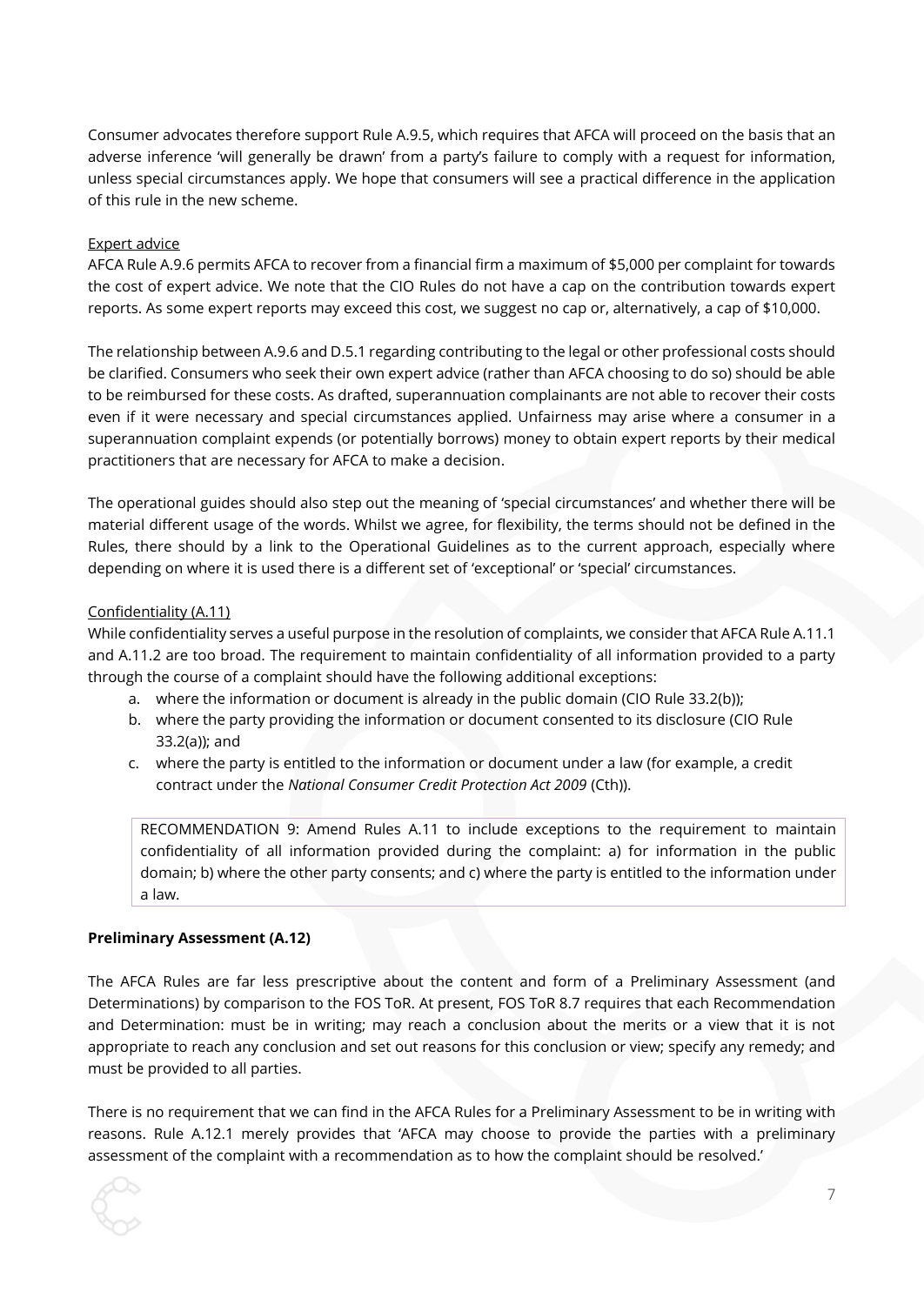For a consumer to progress to a Determination, they must under Rule A.12.3(b)(ii) provide reasons for disagreeing with a Preliminary Assessment. It may be difficult for some consumers to give such reasons particularly during times of stress or for those with particular health issues—based on their recall of a phone conversation. Similarly, it is often more difficult for consumer lawyers to later advise complainants on the merits of progressing to a Determination, and how best to frame their arguments, in the absence of written reasons for the lawyer or advocate to review.

We appreciate the trade-off between speed and formality of dispute resolution and acknowledge that the Fast Track at FOS has been working well. Nevertheless, we recommend that written reasons be required or, alternatively, the Rules include an ability to request the written reasons for a Preliminary Assessment within a reasonable time—we would suggest 14 days.

If AFCA does not accept this recommendation, it may be helpful to give guidance on what types of disputes will receive a verbal Preliminary Assessment (and why), and when it will typically provide written reasons.

Similarly, we note that FOS ToR 8.5 gave the parties a reasonable opportunity to make submissions prior to FOS making a Recommendation and specifies timeframes for requesting a Determination. These useful requirements appear to be missing from the AFCA Rules.

RECOMMENDATION 10: Replicate FOS ToR 8.5(a) and 8.7 in the AFCA Rules to provide clarity on process for making and content of a Preliminary Assessment, including:

- that parties be given reasonable opportunity to make submissions and provide information about the matters in dispute before AFCA makes a Preliminary Assessment;
- that it may reach a conclusion about the merits or a view that it is not appropriate to reach any conclusion, and must set out reasons for this conclusion or view;
- specify any remedy that AFCA considers fair and appropriate;
- that the Preliminary Assessment should be in writing with reasons to all the parties or, alternatively, that a party can request written reasons within a reasonable time; and
- timeframes for requesting a complaint proceed to a Determination.

# **Determination (A.14)**

Similarly, much of the detail about the form and content of a Determination is missing from the AFCA Rules. Rule A.14.4 simply requires that 'a Determination must be in writing with reasons.' We recommend that the detail from FOS ToR 8.7 be replicated in the AFCA Rules.

RECOMMENDATION 11: Replicate FOS ToR 8.5 and 8.7 in the AFCA Rules to provide clarity on the process for making and content of a Determination, including:

- that parties be given reasonable opportunity to make submissions and provide information about the matter in dispute before AFCA makes a Determination;
- that it may reach a conclusion about the merits or a view that it is not appropriate to reach any conclusion, and must set out reasons for this conclusion or view;
- specify any remedy that AFCA considers fair and appropriate.

# **Independent Assessor (A.16.1)**

From time to time, our organisations receive feedback from consumers about service problems, even where we are not acting on the consumer's behalf. This may occur through telephone advice services, or feedback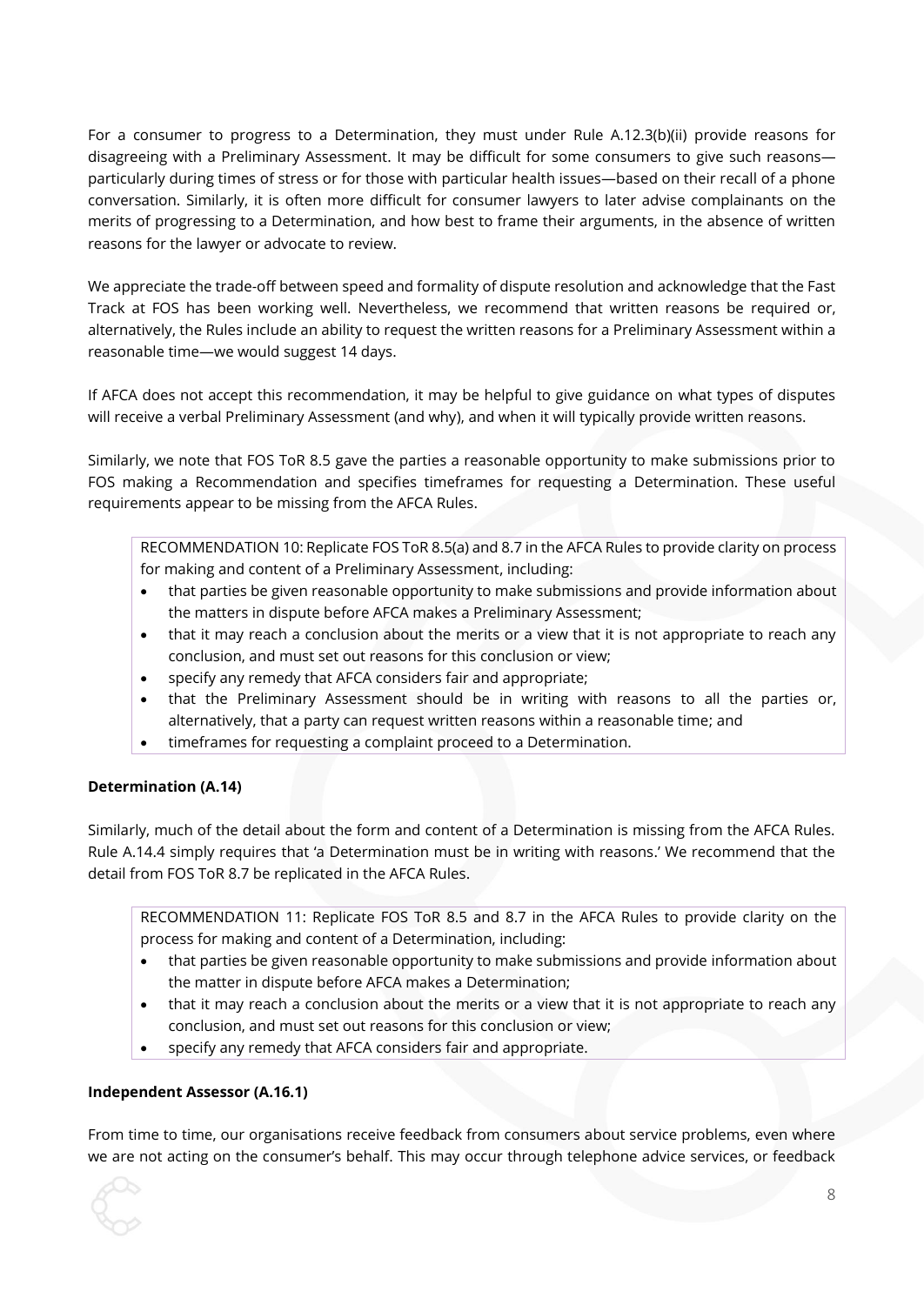from financial counsellors and other advocates. Where we identify trends or emerging problems, we often make representative or group complaints to relevant fora, including raising issues through consumer liaison functions.

Some consumer advocates suggest that the Operational Guidelines clarify whether or not the Independent Assessor will be able to accept representative complaints from consumer groups about service issues. If the Independent Assessor is not able to accept such complaints, AFCA should clarify how consumer groups can raise systemic or repeat service issues with the scheme.

### **Systemic issues (A.17)**

Consumer advocates strongly supports the inclusion of the powers at A.17.4. It is critical that AFCA can effectively investigate systemic issues and provide redress and prevent foreseeable loss to affected people.

### **Complaints about failure to provide documents (B.2.1)**

An ongoing problem for consumers is getting access, or timely access, to documents that Financial Firms are required to provide to the consumer under a relevant law or industry code, such a copy of a consumer lease or statement of account under the National Credit Code or an insurance policy. The failure to provide these documents impedes the consumer's ability to evaluate their position and resolve their dispute. The CIO Position Statement 9 on Access to Documents<sup>3</sup> is clear that a consumer can make a complaint to the CIO purely based on the firm's failure to provide requested documents, and that compensation can be awarded for breach of the applicable timeframes.

AFCA Rule B.2.1 should clarify that the provision of a financial service also includes the mere provision of documents so that a complaint can be raised purely where a financial firm fails to provide documents upon request.

RECOMMENDATION 12: Amend Rule B.2.1 to clarify that a complaint can arise from or relate to the failure of a financial firm to provide documents upon request.

#### **Extension of time limits (B.4.4)**

The AFCA Rules do not expressly allow an extension of a relevant time limit by agreement between the parties, as per CIO Rule 6.4. Although it may be covered under the general Rule A.4.7, in the interest of clarity, we recommend that the AFCA Rules explicitly allow an extension of time limits by way of agreement between the parties. At the very least, a cross-reference to Rule A.4.7 should be included in section B.4.4 of the Rules.

We suggest that the online version of the Rule B.4.4 contain a cross-reference and hyperlink to Rule A.21.3, so that a person searching for extension of time rules can quickly find this general rule, which may also apply.

We support the wording in AFCA Rule B.4.4.2 that AFCA may handle a complaint submitted after the relevant time limit if 'special circumstances' apply (instead of 'exceptional circumstances'). It would be helpful to give

<sup>3</sup> CIO, *Position Statement 9: Access to Documents*, available at[: https://www.cio.org.au/assets/27887070/PS%20-](https://www.cio.org.au/assets/27887070/PS%20-%20Access%20to%20Documents.pdf) [%20Access%20to%20Documents.pdf.](https://www.cio.org.au/assets/27887070/PS%20-%20Access%20to%20Documents.pdf)

1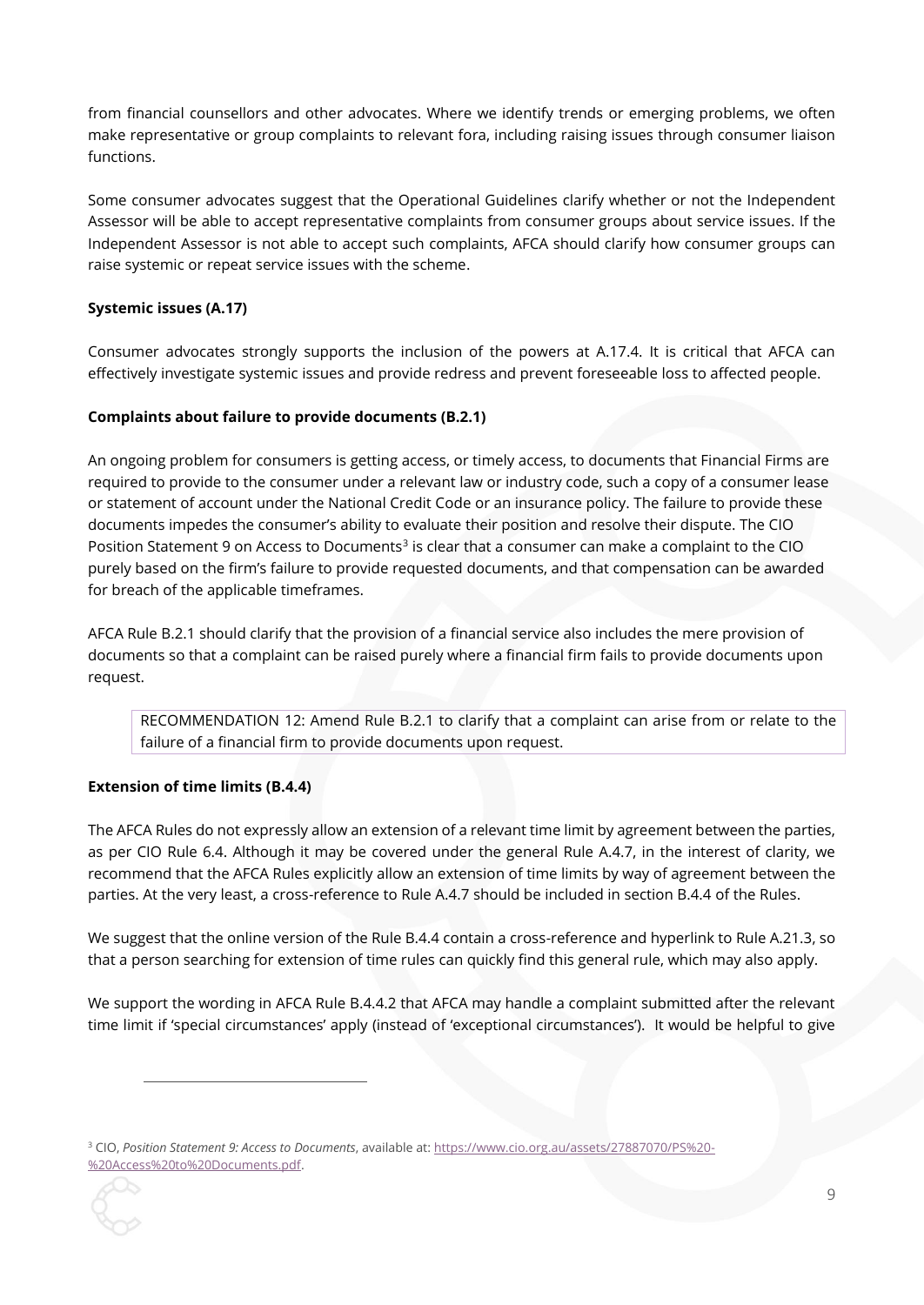some examples of special circumstances in the Operational Guidelines, given it is used in multiple locations whether it will have a single definition or not.

RECOMMENDATION 13: Amend Rule B.4.4 to allow extension of a relevant time limit by agreement between the parties.

### **Exclusions applying generally – professional accountancy services (C.1.2(h))**

Under the Rules, complaints about professional accountancy services are excluded unless they are provided in connection with, variously, section 766A of the *Corporations Act*, section 12BAB of the *ASIC Act*, credit activity as defined under the *National Consumer Credit Protection Act 2009*, or tax (financial) advice services under the *Tax Agents Services Act 2009*. Although we have not seen the AFCA Operating Guidelines, we note that the FOS Operating Guidelines do not fully or helpfully explain the same exclusions that exist in the FOS ToR. Unless more specific guidance is given, consumers will be forced to look up four different pieces of legislation to understand what is excluded and what may be included within AFCA's jurisdiction. Does it include, for example a fee or billing dispute? It is not clear on the face of the Rules nor the current FOS Operating Guidelines.

RECOMMENDATION 14: Provide in the Rules (or, alternatively, in the Operating Guidelines) clear guidance in plain English on what types of complaints about professional accountancy services are within AFCA's jurisdiction.

### **Discretion not to handle complaints (C.2.2(d))**

We refer to our concerns about jurisdictional disputes and case assessments above. AFCA will play a critical role in providing access to justice for consumers of financial services. Such consumers may not necessarily spell out their complaint in legalese. As we have seen through the Royal Commission and other scandals, misconduct in the financial services sector is rife. Often, information needed to substantiate a valid complaint is held by the firm, and not available to the consumer in the early stages of their complaint. Indeed, even obtaining copies of the contract the firm is enforcing can provide difficult and time-consuming. In this context, it is more important to err on the side of inclusion when assessing the merits of a complaint, particularly at an early stage before the consumer and AFCA have had the opportunity to obtain all relevant documents.

We note that AFCA Rule C.2.2(d) permits the scheme to exercise a discretion to exclude a complaint that is 'lacking in substance'. In our view, whether or not a complaint lacks substances is not a jurisdictional issue. By its nature, it is a decision and should be made in accordance with the normal process of deciding the merits of the dispute.

RECOMMENDATION 15: Remove 'lacking in substance' from Rule C.2.2(d).

#### **Test case (C.2.2(f))**

At present, if a firm wishes a FOS dispute to be treated as a test case, the firm must give FOS a written notice setting out its reasons under FOS ToR 10.1. We note that this requirement has not been replicated in the AFCA Rules.

#### **Remedies (D.2.1)**

We welcome the addition of an apology to available remedies at AFCA.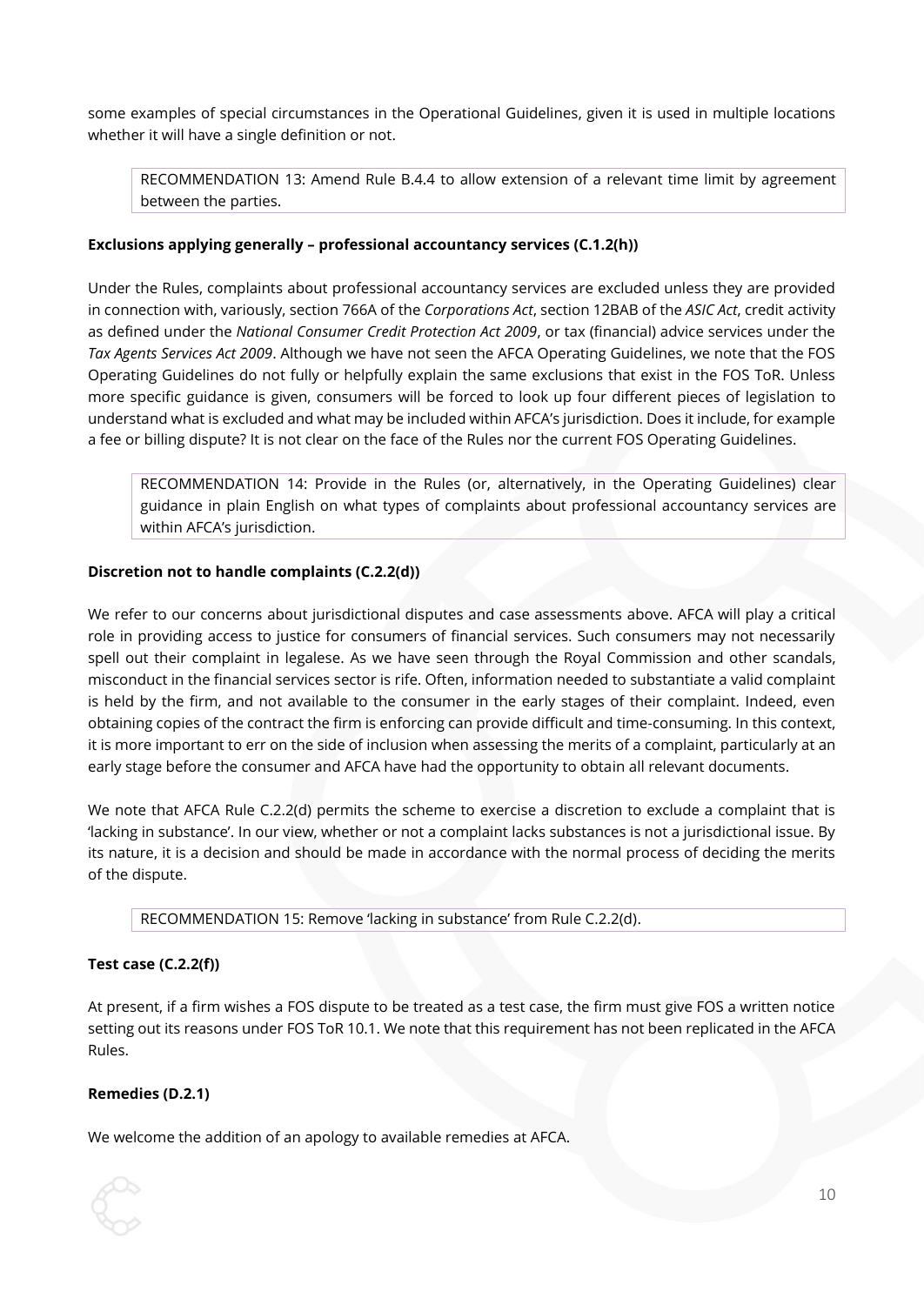The list of remedies for non-superannuation complaints in AFCA Rules D.2.1 does not include an express power to vary or set aside a contract. The ability to vary a contract is very different from the ability to forgive or waive a debt, or the power to rectify a contract. We strongly recommend that the power to vary or set aside a contract be expressly included in the AFCA Rules. It is an essential remedy to ensure fair outcomes for consumers.

One failure of the current EDR framework is in ensuring that consumers have fair and affordable arrangements after the determination of a complaint, particularly complaints about maladministration and responsible lending. As outlined in Consumer Action's submission to the Round 3 Hearings in the Royal Commission into Misconduct in the Banking, Finance & Superannuation Sectors, 4 the effect of EDR determinations can be to effectively accelerate repayment of amounts subject to the determination. In these types of disputes, we consider that the scheme should not leave the parties to come to agreement about repayment. Instead, AFCA should facilitate resolution of the compliant by determining fair arrangements for repayment, including the term of the repayment. We note that AFCA will have the capacity to make such forward-looking assessments in hardship disputes and it should use similar processes to resolve irresponsible lending disputes.

RECOMMENDATION 16: Amend Rule D.2.1 to expressly include the power to vary or set aside a contract as a remedy for non-superannuation complaints.

# **Introduce a 'good faith' requirement**

Revelations emerging from the ongoing Financial Services Royal Commission suggest the need to introduce a new good faith requirement into the AFCA Rules. The EDR framework is premised on trust, which is in shorter supply than ever before. When AFCA requests all relevant documents to assist it in making a determination, we trust that banks and other financial firms will, in good faith, provide the requested information, and act in good faith in negotiations. To help restore trust, and ensure that financial firms act appropriately, we suggest that the AFCA Rules include a new 'good faith' requirement.

RECOMMENDATION 17: Require parties to an AFCA complaint to act in good faith.

# <span id="page-10-0"></span>**2. Structure and ordering of the AFCA Rules**

# **Question 1. Do the AFCA Rules achieve a good balance between user-friendliness and detail?**

Yes, the AFCA Rules achieve a balance between user-friendliness and necessary detail. To improve the ease of use, we suggest that the Rules contain cross-references and, for online versions, hyperlinks to other relevant sections of the Rules, operating guidelines, legislative references and other external documents. For examples, hyperlinks to defined terms are very helpful.

On the numbering style, we note that some sections go to three numbers before starting on letters and then roman numerals (for example, B.4.5.1(a)(i)), while others only go to 2 numbers before starting on letters (for

 $\overline{a}$ 

<sup>4</sup> Consumer Action Law Centre, Submission to the Royal Commission on misconduct in the banking, superannuation, and financial services industry, *Submission on Round 3 hearings – Loans to small to medium enterprises* (12 June 2018), available at: [https://financialservices.royalcommission.gov.au/public-hearings/Documents/Round-3-written-submissions/Consumer-action](https://financialservices.royalcommission.gov.au/public-hearings/Documents/Round-3-written-submissions/Consumer-action-law-centre-written-submission.pdf)[law-centre-written-submission.pdf,](https://financialservices.royalcommission.gov.au/public-hearings/Documents/Round-3-written-submissions/Consumer-action-law-centre-written-submission.pdf) 6.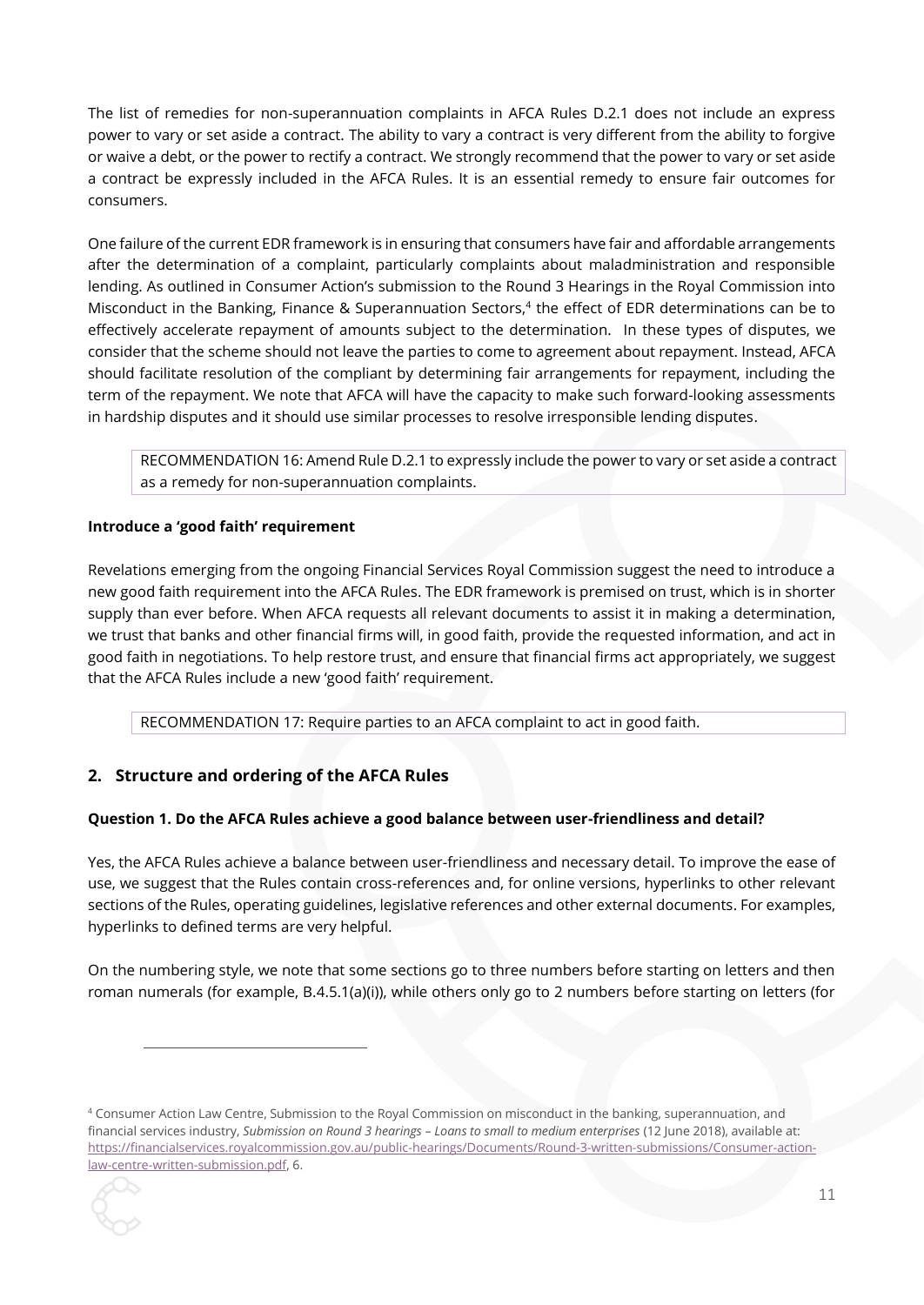example A.7.1(a)(i)). AFCA may wish to harmonise these styles. For ease of reference, we also suggest removing the period between the first letter and number (e.g. B4.5).

# **Question 2. Before the Table of Contents is a 'quick guide' summarising the key aspects of the Rules and their location. Is this helpful?**

A one-page summary to help users navigate to the correct section of the AFCA Rules is a good idea. The draft Quick Guide could be improved by using less technical language. For example, the difference between 'preconditions' and 'exclusions' may not be clear to all readers and thus not as helpful in navigating the Rules. The use of the word 'other' is meaningless to those consumers coming cold to the Terms of Reference, as is the phrase 'certain type of relationship.' The Quick Guide could be improved by use of a Plain English expert.

### **Question 3. Are the tables helpful in explaining these areas? How could they be improved?**

The inclusion of tables is another great idea to help clarify the different timelines and requirements that apply to different types of disputes. One difficulty is that, due to the volume of information that is being conveyed, the tables are very detailed and in small font when printed to A4. The use of colour and directional arrows may also assist comprehension. It would be helpful for each type of matter or claim be separated out into its own table or flowchart, whether in the Rules or in accompanying guidance on the AFCA website. For example, a person with a superannuation claim could then refer to the superannuation flowchart, without needing to look at detailed information that is not relevant to their claim.

### <span id="page-11-0"></span>**3. Contact details**

Please contact Cat Newton, Senior Policy Officer at Consumer Action Law Centre, on 03 9670 5088 or at [cat@consumeraction.org.au](mailto:cat@consumeraction.org.au) if you have any questions about this submission.

Yours sincerely

Gerard Brody

Gerard Brody **Karen Cox** CEO Coordinator

Fac Gutha)

Fiona Guthrie Gemma Mitchell CIO Managing Solicitor

Lisa Wayace

Liisa Wallace **David Ferraro** Financial Counsellor & Policy Officer Managing Solicitor **Care Inc. Financial Counselling Service Consumer Credit Law Centre SA & The Consumer Law Centre ACT**

**Consumer Action Law Centre Financial Rights Legal Centre** 

**Financial Counselling Australia Consumer Credit Legal Service (WA) Inc**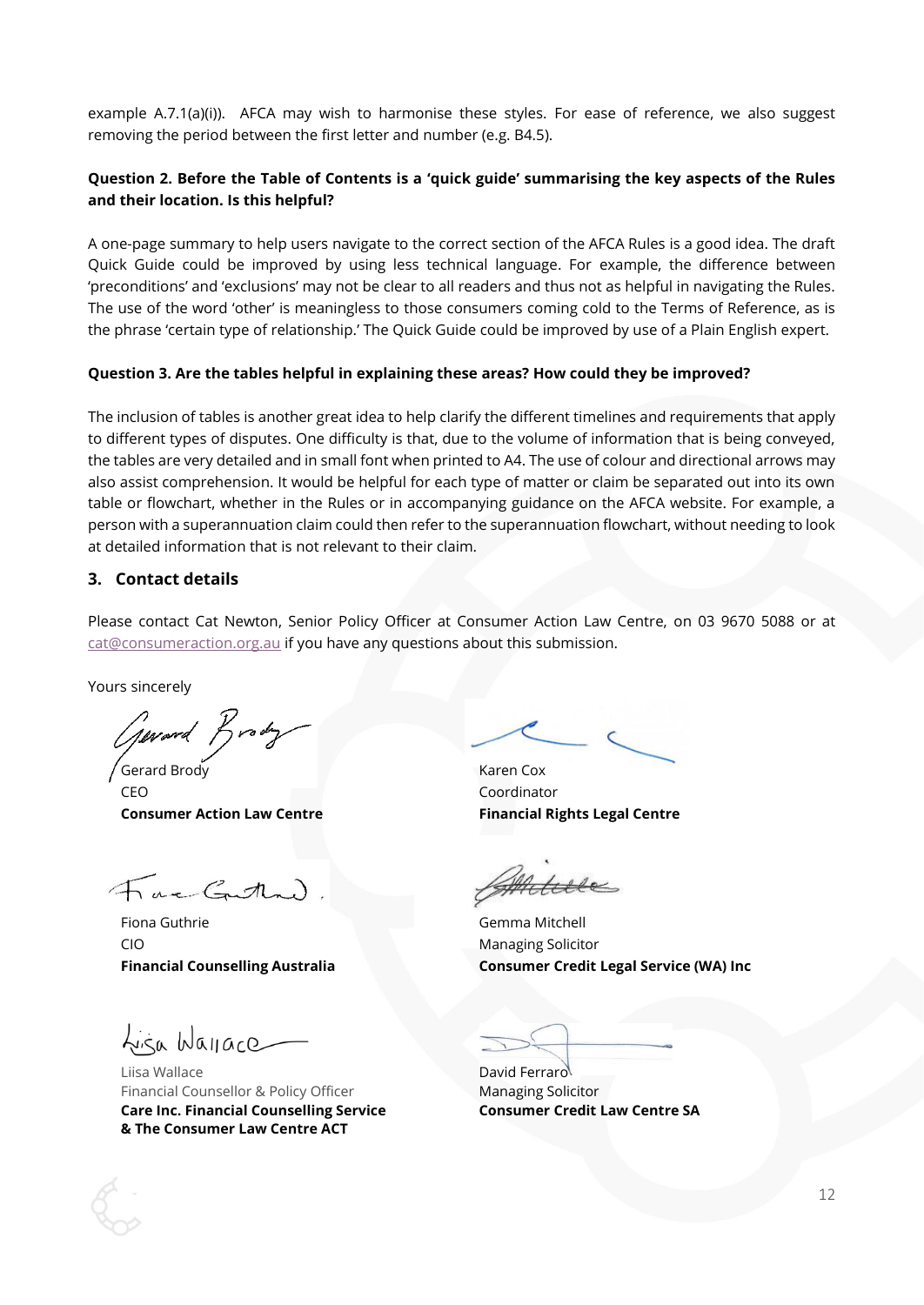# <span id="page-12-0"></span>**APPENDIX A: About the Contributors**

#### **About Consumer Action Law Centre**

Consumer Action is an independent, not-for profit consumer organisation with deep expertise in consumer law and policy and direct knowledge of people's experience of modern markets. We work for a just marketplace, where people have power and business plays fair. We make life easier for people experiencing vulnerability and disadvantage in Australia, through financial counselling, legal advice and representation, and policy work and campaigns. Based in Melbourne, our direct services assist Victorians and our advocacy supports a just market place for all Australians.

#### **About Care Inc Financial Counselling Service and the Consumer Law Centre of the ACT**

Care Inc. Financial Counselling Service has been the main provider of financial counselling and related services for low to moderate income and vulnerable consumers in the ACT since 1983. Care's core service activities include the provision of information, counselling and advocacy for consumers experiencing problems with credit and debt. Care also has a Community Development and Education program, provides gambling financial counselling, outreach services in the region and at the Alexander Maconochie Centre, and operates the ACT's first No Interest Loans Scheme, established in 1997, and makes policy comment on issues of importance to its client group.

### **About Consumer Credit Law Centre SA**

The Consumer Credit Law Centre South Australia was established in 2014 to provide free legal advice, legal representation and financial counselling to consumers in South Australia in the areas of credit, banking and finance. The Centre also provides legal education and advocacy in the areas of credit, banking and financial services. The CCLCSA is managed by Uniting Communities who also provide an extensive range of financial counselling and community legal services as well as a large number of services to low income and disadvantaged people including mental health, drug and alcohol and disability services.

# **About Consumer Credit Legal Service (WA) Inc**

Consumer Credit Legal Service (WA) Inc. (CCLSWA) is a not-for-profit charitable organisation which provides legal advice and representation to consumers in WA in the areas of credit, banking and finance, and consumer law. CCLSWA also takes an active role in community legal education, law reform and policy issues affecting consumers. In the 2016/2017 financial year, CCLSWA provided 2677 pieces of legal advice to 1088 new clients.

#### **About Financial Counselling Australia**

FCA is the peak body for financial counsellors. Financial counsellors provide information, support and advocacy for people in financial difficulty. They work in not-for-profit community organisations and their services are free, independent and confidential. FCA is the national voice for the financial counselling profession, providing resources and support for financial counsellors and advocating for people who are financially vulnerable.

#### **About the Financial Rights Legal Centre**

The Financial Rights Legal Centre is a community legal centre that specialises in helping consumers understand and enforce their financial rights, especially low income and otherwise marginalised or vulnerable consumers. We provide free and independent financial counselling, legal advice and representation to individuals about a broad range of financial issues. Financial Rights operates the National Debt Helpline, which helps NSW consumers experiencing financial difficulties. We also operate the Insurance Law Service which provides advice nationally to consumers about insurance claims and debts to insurance companies. Financial Rights took close to 25,000 calls for advice or assistance during the 2016/2017 financial year.

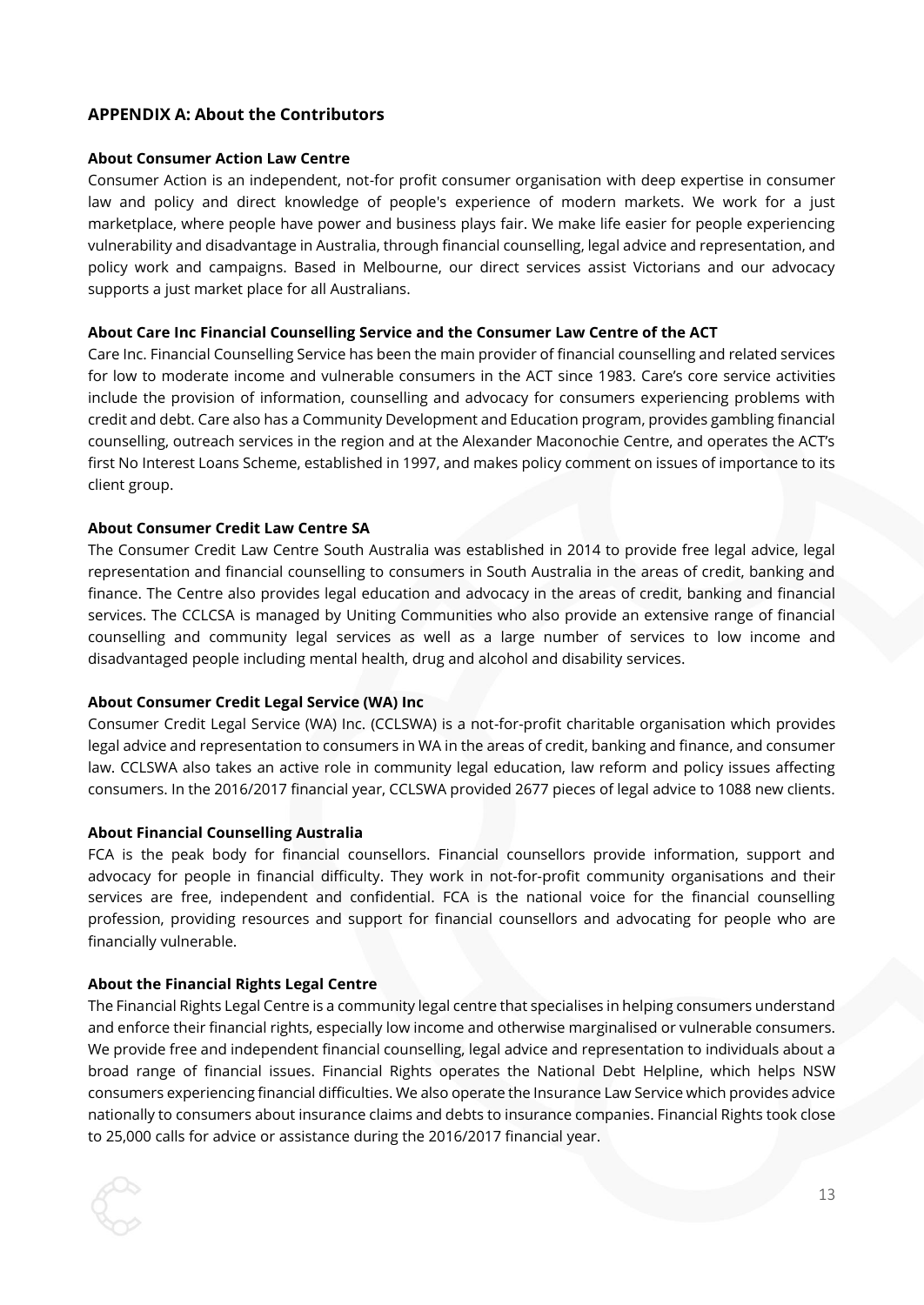# <span id="page-13-0"></span>**APPENDIX B: Summary of Recommendations**

- 1. Amend Rule A.4.6 to include requirements on AFCA, in reviewing jurisdictional decisions, to provide all parties with copies of each other's submissions and reasons for the final jurisdictional decision.
- 2. Amend Rule A.4.6 to provide that, if a Complainant objects within a specified timeframe, AFCA will review a decision to exclude a complaint if AFCA is satisfied that the objection 'may have' substance.
- 3. Insert at A.1.6 or A2.1(j) that AFCA will not discourage consumers from lodging a complaint.
- 4. Amend Rule A.7.1 to require that a Financial Firm must not list a default on the complainant's credit file while AFCA is handling a complaint.
- 5. Adopt the CIO's more expansive restrictions on enforcement action (that must not be initiated or continued by a financial firm during a complaint), including letters of demand, advertising or arranging property to be sold, immobilising a vehicle, seeking pre-judgment remedies or threatening actions that are restricted while a AFCA is handling a complaint.
- 6. AFCA should only consent to the sale of an asset the subject of a complaint under A.7.2(c) in appropriate circumstances, where consumer at risk of being much worse off. Sale should not be the default position. The Operating Guidelines should give guidance on how and when AFCA will exercise this discretion.
- 7. Amend Rule A.9 to require a firm to procure, to the extent it is reasonably able to, information and documents not in its possession or control.
- 8. Amend Rule A.9.1(a) or specify in the Operational Guidelines that a document must not be withheld from production if the confidential aspect can be redacted.
- 9. Amend Rules A.11 to include exceptions to the requirement to maintain confidentiality of all information provided during the complaint: a) for information in the public domain; b) where the other party consents; and c) where the party is entitled to the information under a law.
- 10. Replicate FOS ToR 8.5(a) and 8.7 in the AFCA Rules to provide clarity on process for making and content of a Preliminary Assessment, including:
	- that parties be given reasonable opportunity to make submissions and provide information about the matters in dispute before AFCA makes a Preliminary Assessment;
	- that it may reach a conclusion about the merits or a view that it is not appropriate to reach any conclusion, and must set out reasons for this conclusion or view;
	- specify any remedy that AFCA considers fair and appropriate;
	- that the Preliminary Assessment should be in writing with reasons to all the parties or, alternatively, that a party can request written reasons within a reasonable time; and
	- timeframes for requesting a complaint proceed to a Determination.
- 11. Replicate FOS ToR 8.5 and 8.7 in the AFCA Rules to provide clarity on the process for making and content of a Determination, including:
	- that parties be given reasonable opportunity to make submissions and provide information about the matter in dispute before AFCA makes a Determination;